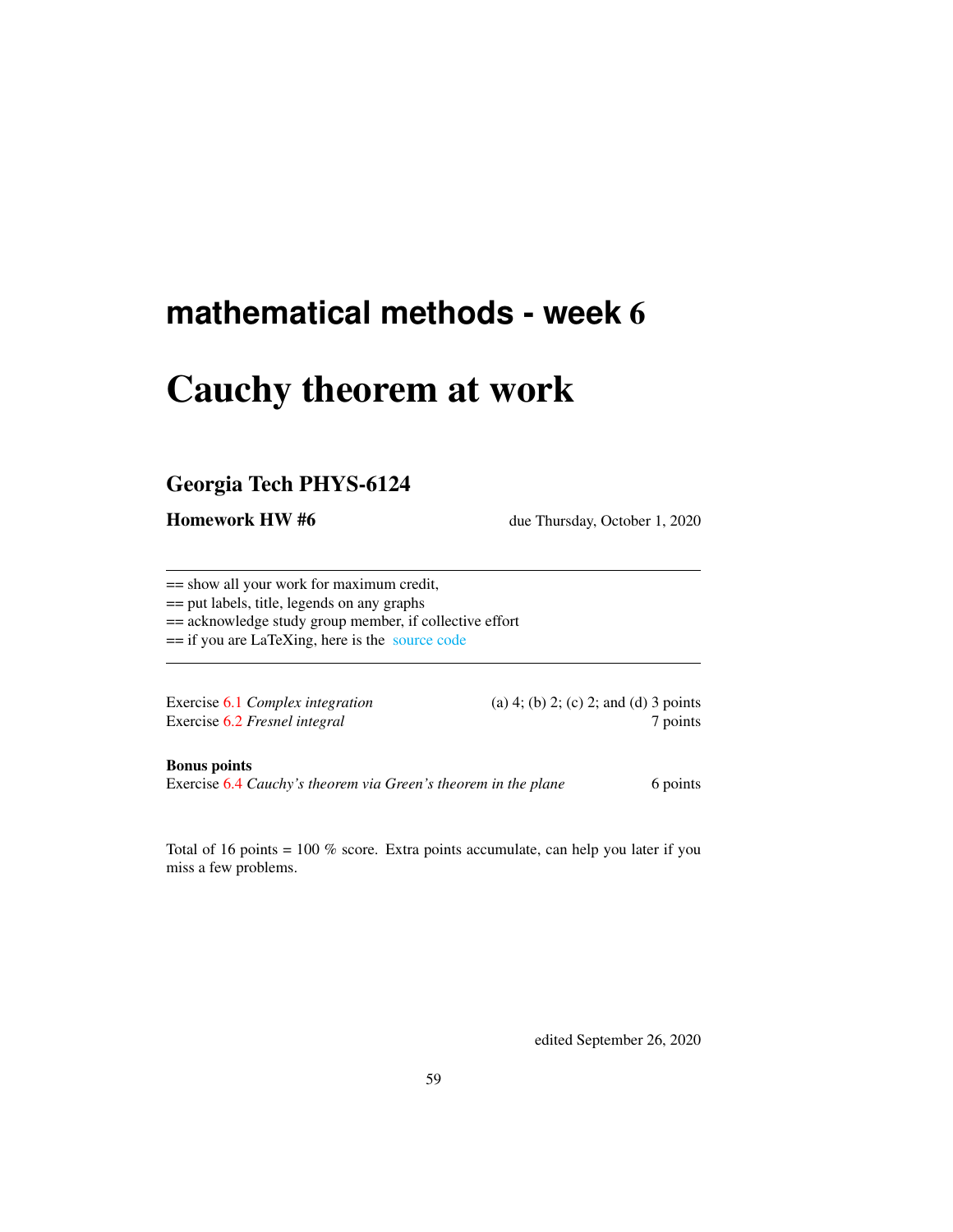### Week 6 syllabus September 22, 2020

Mephistopheles knocks at Faust's door and says, "Du mußt es dreimal sagen!" . *"You have to say it three times"* — Johann Wolfgang von Goethe . *Faust I - Studierzimmer 2. Teil* Arfken, Weber & Harris [\[1\]](#page-2-2) [\(click here\)](http://ChaosBook.org/library/ArWeHa13chap11.pdf) Chapter 11 *Complex variable theory The essence of complex; Taylor, Laurent series; residue calculus part 1* AWH 11.5 *Laurent expansion* AWH 11.6 *Singularities* AWH 11.7 *Calculus of residues Calculus of residues. A few integrals, evaluated by Cauchy contours* AWH 11.8 *Evaluation of definite integrals* • Grigoriev examples worked out in the lecture:

- *[Meromorphic in upper half-plane](http://ChaosBook.org/~predrag/courses/PHYS-6124-20/videos/week6/RGln3-4b.pdf)*
- *[Singularity on the contour](http://ChaosBook.org/~predrag/courses/PHYS-6124-20/videos/week6/RGln3-5a.pdf)*
- *[Pole in upper half-plane](http://ChaosBook.org/~predrag/courses/PHYS-6124-20/videos/week6/RGln3-5b.pdf)*
- *[Singularity on the contour](http://ChaosBook.org/~predrag/courses/PHYS-6124-20/videos/week6/RGln3-5ba.pdf)*

### Optional reading

- Stone and Goldbart [\[2\]](#page-2-3) [\(click here\)](http://ChaosBook.org/library/StGoChap17.pdf) Chapter 17
	- SG 17.4 *Applications of Cauchy's theorem*
	- SG 17.4.2 *Taylor and Laurent series*
	- SG 17.4.3 *Zeros and singularities*
	- SG 17.4.4 *Analytic continuation*
- *Spatiotemporal cat and the end of time*
	- **Turbulence in spacetime :** [website, talks](http://chaosbook.org/overheads/spatiotemporal/index.html)
- *Wolfram rant: the wunderkid vs. Gradshteyn and Ryzhik; opinions of blackest reactionary professor on graduate educations (the kids are OK). Click on this at your own risk - 30 minutes! Absolutely no science.*
- *The meaning of the things complex rant: The power of visual thinking; Data and dimension reduction; AI, hype and morality. Click on this at your own risk.*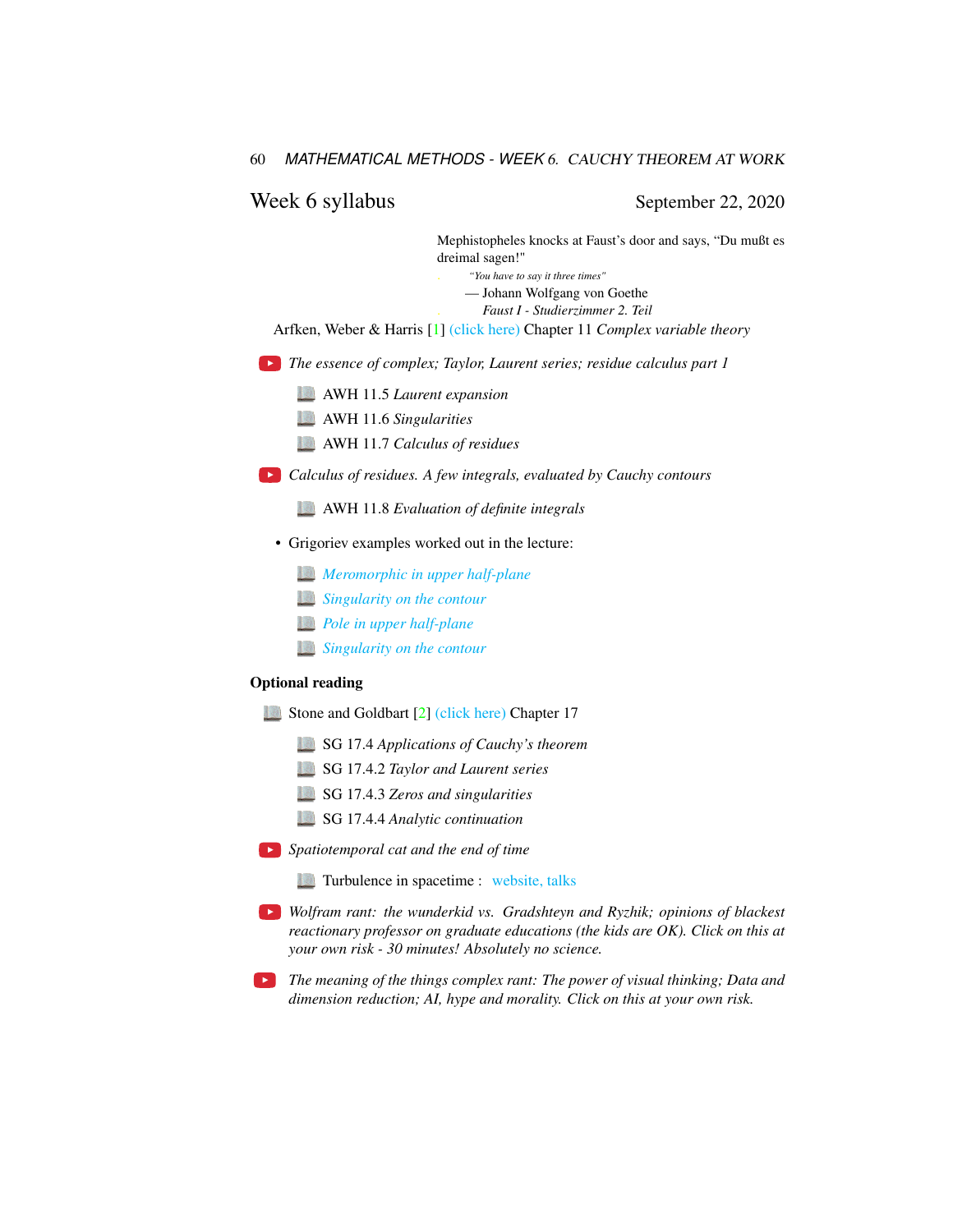#### REFERENCES 61

## References

- <span id="page-2-2"></span>[1] G. B. Arfken, H. J. Weber, and F. E. Harris, *[Mathematical Methods for Physi](http://books.google.com/books?vid=ISBN9780123846549)[cists: A Comprehensive Guide](http://books.google.com/books?vid=ISBN9780123846549)*, 7th ed. (Academic, New York, 2013).
- <span id="page-2-3"></span>[2] M. Stone and P. Goldbart, *[Mathematics for Physics: A Guided Tour for Graduate](http://dx.doi.org/10.1017/cbo9780511627040) [Students](http://dx.doi.org/10.1017/cbo9780511627040)* (Cambridge Univ. Press, Cambridge UK, 2009).

# **Exercises**

#### <span id="page-2-0"></span>6.1. Complex integration.

- (a) Write down the values of  $\oint_C (1/z) dz$  for each of the following choices of C: (i)  $|z| = 1$ , (ii)  $|z - 2| = 1$ , (iii)  $|z - 1| = 2$ . Then confirm the answers the hard way, using parametric evaluation.
- (b) Evaluate parametrically the integral of  $1/z$  around the square with vertices  $\pm 1 \pm i$ .
- (c) Confirm by parametric evaluation that the integral of  $z<sup>m</sup>$  around an origin centered circle vanishes, except when the integer  $m = -1$ .
- (d) Evaluate  $\int_{1+i}^{3-2i} dz \sin z$  in two ways: (i) via the fundamental theorem of (complex) calculus, and (ii) (bonus) by choosing any path between the end-points and using real integrals.

### <span id="page-2-1"></span>6.2. Fresnel integral.

We wish to evaluate the  $I = \int_0^\infty \exp(ix^2) dx$ . To do this, consider the contour integral  $I_R = \int_{C(R)} \exp(i z^2) dz$ , where  $C(R)$  is the closed circular sector in the upper half-plane with boundary points 0, R and  $R \exp(i\pi/4)$ . Show that  $I_R = 0$  and that  $\lim_{R\to\infty} \int_{C_1(R)} \exp(i z^2) dz = 0$ , where  $C_1(R)$  is the contour integral along the circular sector from R to  $R \exp(i\pi/4)$ . [Hint: use  $\sin x \ge (2x/\pi)$  on  $0 \le x \le \pi/2$ .] Then, by breaking up the contour  $C(R)$  into three components, deduce that

$$
\lim_{R \to \infty} \left( \int_0^R \exp\left(ix^2\right) dx - e^{i\pi/4} \int_0^R \exp\left(-r^2\right) dr \right) = 0
$$

and, from the well-known result of real integration  $\int_0^\infty \exp(-x^2) dx = \sqrt{\pi}/2$ , deduce that  $I = e^{i\pi/4}\sqrt{\pi/2}$ .

### 6.3. Fresnel integral.

(a) Derive the Fresnel integral

$$
\frac{1}{\sqrt{2\pi}}\int_{-\infty}^{\infty} dx \ e^{-\frac{x^2}{2ia}} = \sqrt{ia} = |a|^{1/2} e^{i\frac{\pi}{4} \frac{a}{|a|}}.
$$

Consider the contour integral  $I_R = \int_{C(R)} \exp(i z^2) dz$ , where  $C(R)$  is the closed circular sector in the upper half-plane with boundary points 0, R and R  $\exp(i\pi/4)$ . Show that  $I_R = 0$  and that  $\lim_{R \to \infty} \int_{C_1(R)} \exp(i z^2) dz = 0$ , where  $C_1(R)$  is the contour integral along the circular sector from R to  $R \exp(i\pi/4)$ . [Hint: use